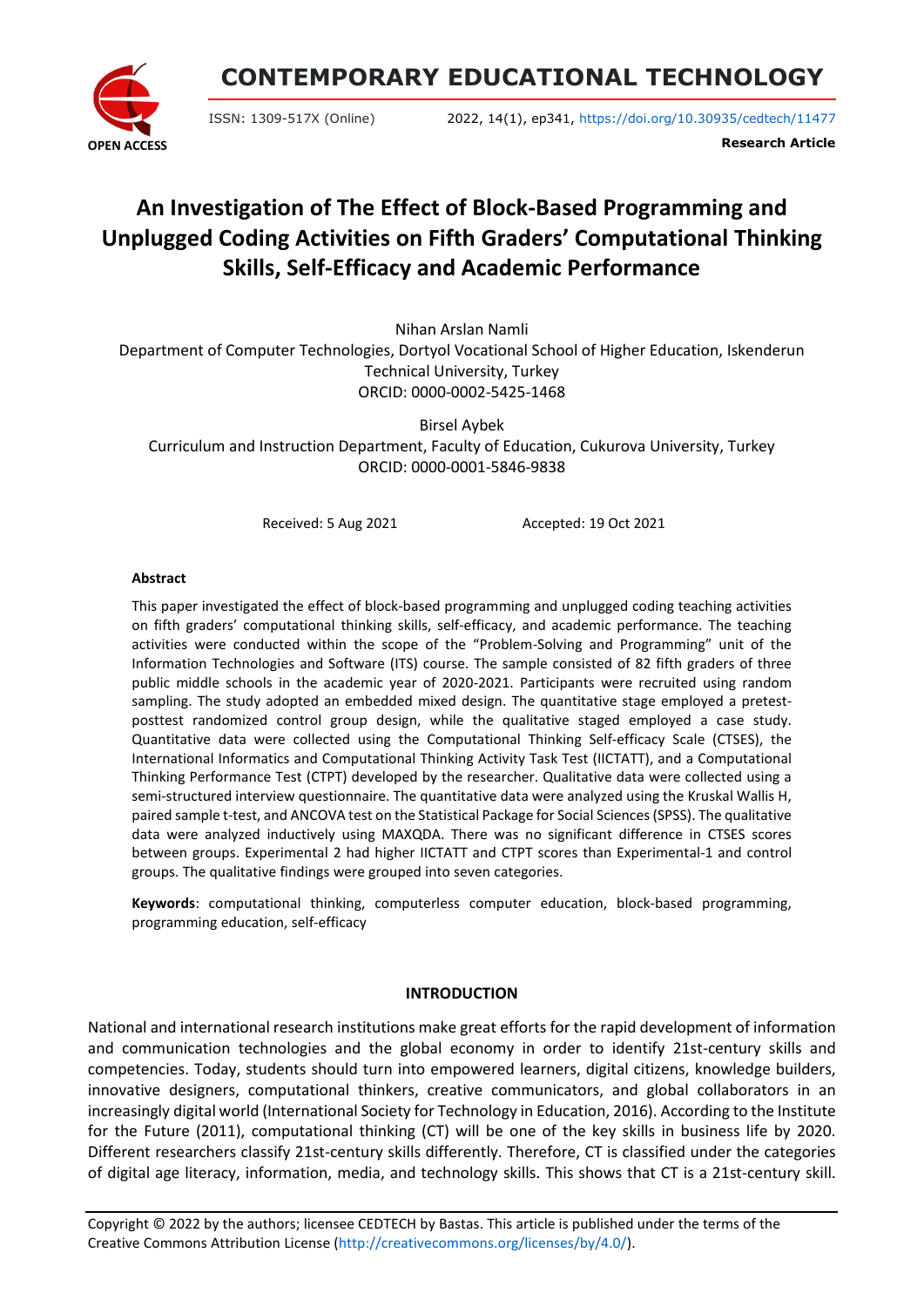Although Papert coined the term "computational thinking," Wing (2006) made it known by his three-paper article. According to Wing, CT is composed of four skills: (1) decomposing complex problems into solvable forms; (2) using variables to recognize patterns of a system; (3) abstracting and analyzing the patterns; and (4) putting heuristic reasoning into practice. Mannila et al. define CT as a process in which terms and processes in informatics are transferred to formulate and solve problems. On the other hand, Riley and Hunt (2014) focus on cognitive processes and defines CT as a process in which one reflects on problems like a computer scientist. Cuny et al. (2010) define CT as a thinking process in which an information processor (computer, machine, or human) formulates problems effectively.

Many countries have adopted a new approach and integrated the concept of CT into their education programs. The United States of America (USA) has integrated CT into its high-school computer science course programs, while England started to provide CT education to students aged 5-16 (Voogt et al., 2015). Many other countries (France, Finland, Italy, Portugal, Malta, Croatia, and Scotland) have proposed a comprehensive approach to digital learning and teaching. Turkey offers primary school students CT within the scope of the Information Technologies and Software (ITS) course (Ministry of National Education of Turkey, 2018a). High school students in Turkey receive CT within the scope of the Computer Science course (Ministry of National Education of Turkey, 2018b). The curriculum of the ITS course sets target skills. The curricula of both courses focus on CT under the heading of "Computational Thinking" (Ministry of National Education of Turkey, 2018b). Since then, researchers and educators have been working on incorporating CT into the curricula and how to teach and evaluate it.

Although there has been a growing body of research on CT in recent years, it is still an understudied area. What is more, when those studies were holistically evaluated, only a few concentrates on developing and evaluating CT skills, whereas none of them propose an instructional design. Some of those studies employ experimental designs(Goel & Kathuria, 2010; Hung, 2012; Ismail et al., 2010; Kazakoff & Bers, 2012; Kyungbin & Jonassen, 2011; Kose et al., 2013; Wang & Chen, 2010), while some others are case or action studies (Esteves et al., 2011; Fessakis et al., 2013; Kahn et al., 2011; Kordaki, 2010; Lin & Liu, 2012; Moreno, 2012; Wang et al., 2012). In addition, there is no mixed design study that focuses on teaching CT skills. Moreover, the samples of those studies consist of K-12 and undergraduate students, but none focus on middle school students.

CT is a high-level thinking skill. Students with CT skills are likely to adapt to technological life more easily and become better prepared for work life. Students can become lifelong learners and develop other high-level thinking skills without being affected by rapidly transforming tools and materials. The "Information Technologies and Software" course consists only of a Teacher Guide. It has no other sources, such as a textbook or an activity book. That is why the instructional design proposed by this study will be a resource for teachers and students. The present study aimed to help students develop CT skills and also help teachers improve the course content and the methods and techniques. The sample was divided into three groups: Experimental 1 (n=24), Experimental 2 (n=28), and control (n=30). Experimental 2 used computers, while Experimental 1 did not. The goal was not to help participants develop computer skills but it was to help them make sense of concepts and develop CT skills to enable them to learn on their own and it was more than just teaching them how to code and program. The aim is also encouraging them to adopt different perspectives to solve problems on different platforms and to put CT skills into practice in academic life. "Problem-Solving and Programming" unit within the scope of the ITS course was chosen and designed a teaching technique and then implemented and evaluated it. Experimental 1 performed unplugged coding (UC) programming activities. Experimental 2 performed block-based programming (BBP) activities. The control group was lectured based on the ITS course curriculum with no interventions. Data were collected using the CT Selfefficacy Scale (CTSES), the International Informatics and Computational Thinking Activity Task Test (IICTATT), and a Computational Thinking Performance Test (CTPT) developed by the researcher. Therefore, the main research question was, "How do BBP and UC teaching activities affect fifth graders' CT skills, self-efficacy, and academic performance."

In general, the rationale of the study can be listed as follows: firstly, considering that there is not enough research on CT in Turkey. Especially since there are limited research carried out with mixed methods. This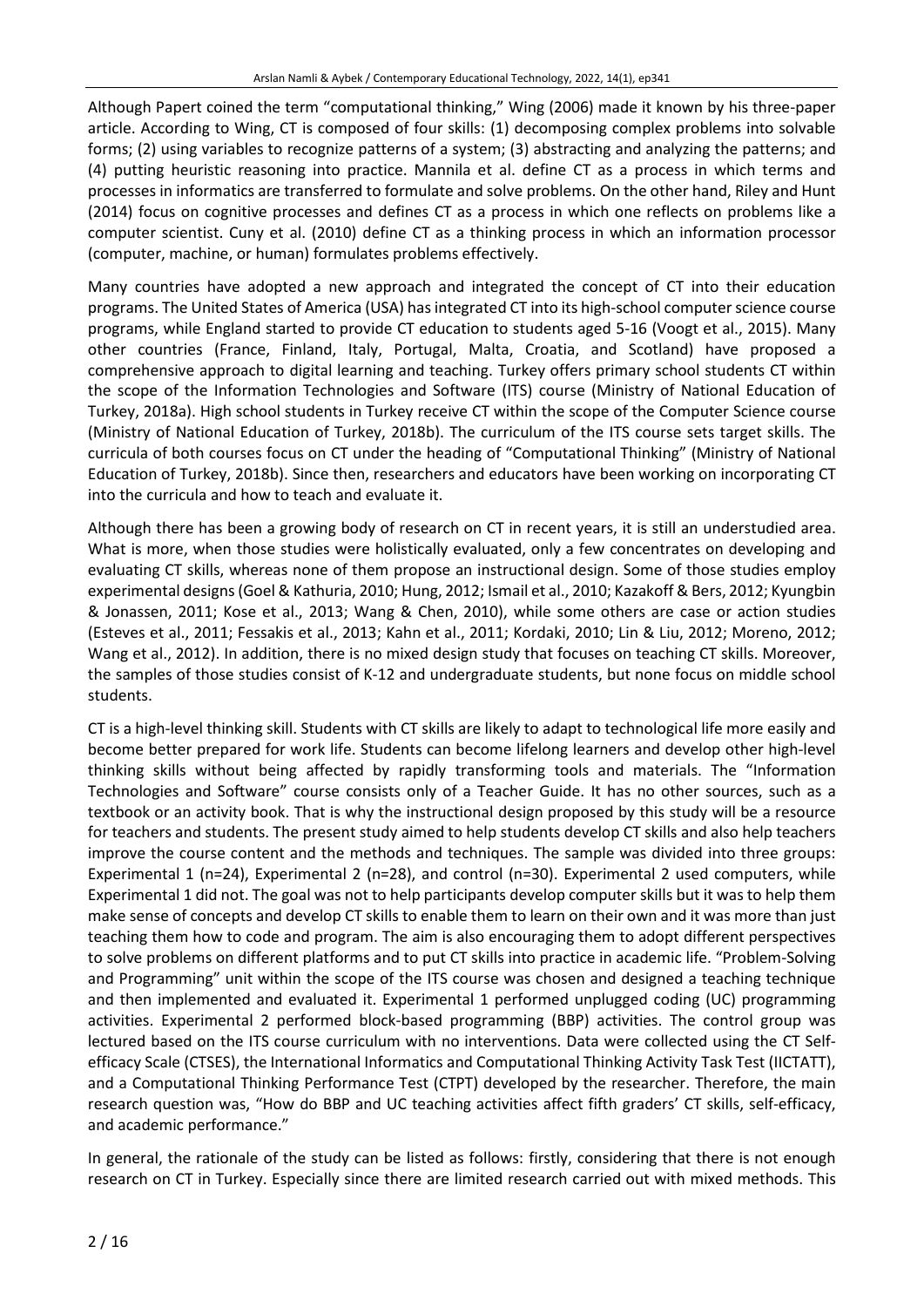research is important in order to fill this deficiency. Secondly to enable students to gain CT skills and thus enable them to adapt to technological life more easily and become lifelong learning individuals. Thirdly, to design and implement an instructional design for the development and evaluation of ICT skills. Considering the fact that the CT skills has recently began to enter curricula all over the world. It could be asserted that there is a need for CT studies at this level. The focal point of this study involves the effect of block-based programming and unplugged coding activities on CT skills, self-efficacy and academic performance in order to remove this deficiency in the literature. Taking all this into account, the study sought answers to the following sub questions:

- 1. Is there a significant difference in posttest CTSES scores between the groups?
	- Is there a significant difference in posttest CTSES "reasoning" subscale scores between the groups?
	- Is there a significant difference in posttest CTSES "abstraction" subscale scores between the groups?
	- Is there a significant difference in posttest CTSES "decomposition" subscale scores between the groups?
	- Isthere a significant difference in posttest CTSES "generalization" subscale scores between the groups?
	- Is there a significant difference in posttest IICTATT scores between the groups?
- 2. Is there a significant difference in posttest CTPT scores between the groups?
- 3. What do participants think about the BBP and UC teaching activities?

#### **METHOD**

#### **Research Model**

The study adopted an embedded mixed design consisting of two stages: quantitative and qualitative (Creswell, 2012). In embedded mixed designs, the quantitative stage is the dominant research methodology, whereas the qualitative stage is conducted only to support quantitative data. Qualitative and quantitative data were collected before, during, and after the interventions (BBP and UC teaching activities). In the first stage, a pilot study was performed before the interventions to collect the qualitative data. The quantitative data were collected to determine participants' CT skills before the interventions. Afterwards, participants performed the BBP and UC teaching activities, and quantitative data were collected to determine their experiences and the progress of the interventions. Qualitative data were collected again to assess participants' post-interventions CT skills. The quantitative stage employed a pretest-posttest randomized control group design, which is an experimental design. The qualitative stage employed a case study, involving the in-depth analysis of a situation or phenomenon (Creswell, 2012). **Table 1** shows the symbolic representation of the research design.

| <b>Table 1:</b> Syllibolic Teplesentation of the research design |   |         |                      |                 |  |  |  |  |  |
|------------------------------------------------------------------|---|---------|----------------------|-----------------|--|--|--|--|--|
| Group                                                            |   | Pretest | <b>Interventions</b> | <b>Posttest</b> |  |  |  |  |  |
| Experimental 1                                                   | M | Ο1      | Х1                   | 04. G1          |  |  |  |  |  |
| Experimental 2                                                   | M | O2      | X2                   | O5. G2          |  |  |  |  |  |
| Control                                                          | M | O3      | XЗ                   | Ο6              |  |  |  |  |  |

|  |  |  |  | Table 1. Symbolic representation of the research design |
|--|--|--|--|---------------------------------------------------------|
|--|--|--|--|---------------------------------------------------------|

M: Random Assignment

O1, O2, O3: Demographic Characteristics Questionnaire, CTSES, IICTATT, CTPT

X1: Teaching UC-based problem-solving and programming unit

X2: Teaching BBP-based problem-solving and programming unit

X3: Teaching the current curriculum with no interventions

O4, O5, O6: CTSES, IICTATT, CTPT

G1, G2: Participants' views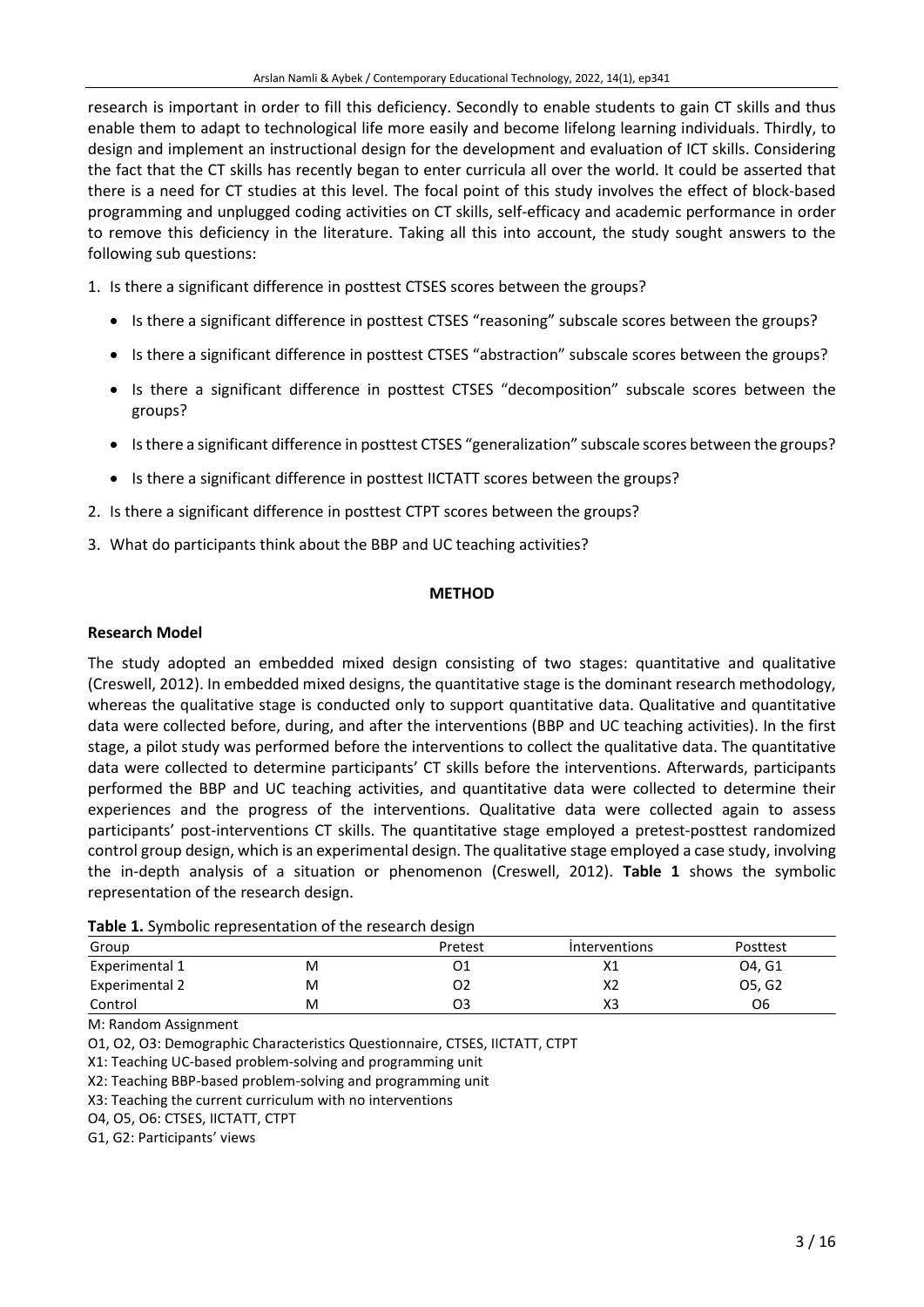The groups were randomly assigned. The CTSES, IICTATT, and CTPT were used as pretests. Experimental 1 participated in UC activities. Experimental 2 participated in BBP activities. The control group was lectured based on the ITS course curriculum with no interventions (**Table 1**).

# **Designing a Teaching Technique**

The learning environment was based on ADDIE (analysis, design, development, implementation, and evaluation) (Driscoll, 2002; Kaminski, 2007; McGriff, 2000). The "analysis" stage involved a pilot study and a needs analysis to assess the current situation. In the design and development stages, The ITS course was planned according to the general purposes, learning outcomes, and content of the Ministry of National Education of Turkey curriculum. UC- and BBP-based lesson plans were drawn up for Experimental Groups 1 and 2, respectively. The control group covered the current lesson plan with no interventions. In the implementation stage, the lesson plans were implemented for 28 hours of class to observe the process and to detect potential problems. The ITS instructor delivered the lessons to the control group. In the evaluation stage, participants' performance and self-efficacy in CT skills were assessed using the CTSES, IICTATT, and CTPT before (pretest) and after (posttest) the interventions. Some participants were interviewed after the interventions to augment the quantitative data with qualitative data.

# **Study Group**

The sample consisted of 82 fifth graders of three public middle schools in the academic year of 2020-2021. After the groups were balanced in terms of variables for the quantitative stage, participants were recruited using simple random sampling, which is used to draw a sample from a population based on the principle of randomness (Büyüköztürk et al., 2012). The groups were equalized using CTPT, CTSES, and IICTATT/BEBRAS as pretests. It would not be feasible to interview all participants. Therefore, the sample of the qualitative stage consisted of seven participants from Experimental Group 1 and eight from Experimental Group 2. The interviewees were recruited using cluster sampling. Students in each classroom were clustered into low, moderate, and high GPA groups, from which the interviewees were chosen randomly.

# **Data Collection Tools**

The data were collected using both qualitative and quantitative data collection tools. **Table 2** shows the data collection tools.

| Instrument                                | Data Collection Period |
|-------------------------------------------|------------------------|
| Demographic Characteristics Questionnaire | Before Interventions   |
| <b>CTSES</b>                              | Pretest-Posttest       |
| <b>IICTATT</b>                            | Pretest-Posttest       |
| <b>CTPT</b>                               | Pretest-Posttest       |
| Interview Questionnaire                   | After Interventions    |

**Table 2.** Data collection tools

Descriptive variables (gender, parents' education, computer ownership, computer usage levels, and knowledge about programming and CT) were determined using a demographic characteristics questionnaire. Computational thinking self-efficacy was determined using the CTSES developed by Kukul and Karataş(2019). The CTSES consists of four subscales (reasoning, abstraction, decomposition, and generalization) and 18 items scored on a five-point Likert-type scale  $(1 -$ "Completely Disagree",  $2 -$ "Disagree",  $3 -$ "Neutral",  $4 -$ "Agree", 5 = "Completely Agree"). The Computational Thinking Activity Task Test (IICTATT) consists of tasks in the informatics activity held in 46 countries, including Turkey, under "Bilge Kunduz International Informatics and Computational Thinking Activity." The test consists of 15 items rated as easy (Items 1-5), moderate (Items 6-10), and hard (Items 11-15). The number of items was reduced to nine based on a pilot study. The Computational Thinking Performance Test (CTPT) was developed to assess participants' performance at the "Problem-Solving and Programming" unit. A table of specifications was drawn up. The test consisted of 20 multiple choice questions regarding "Problem-solving Concepts and Approaches" and "Programming" learning outcomes within the scope of the unit of "Problem-Solving and Programming." The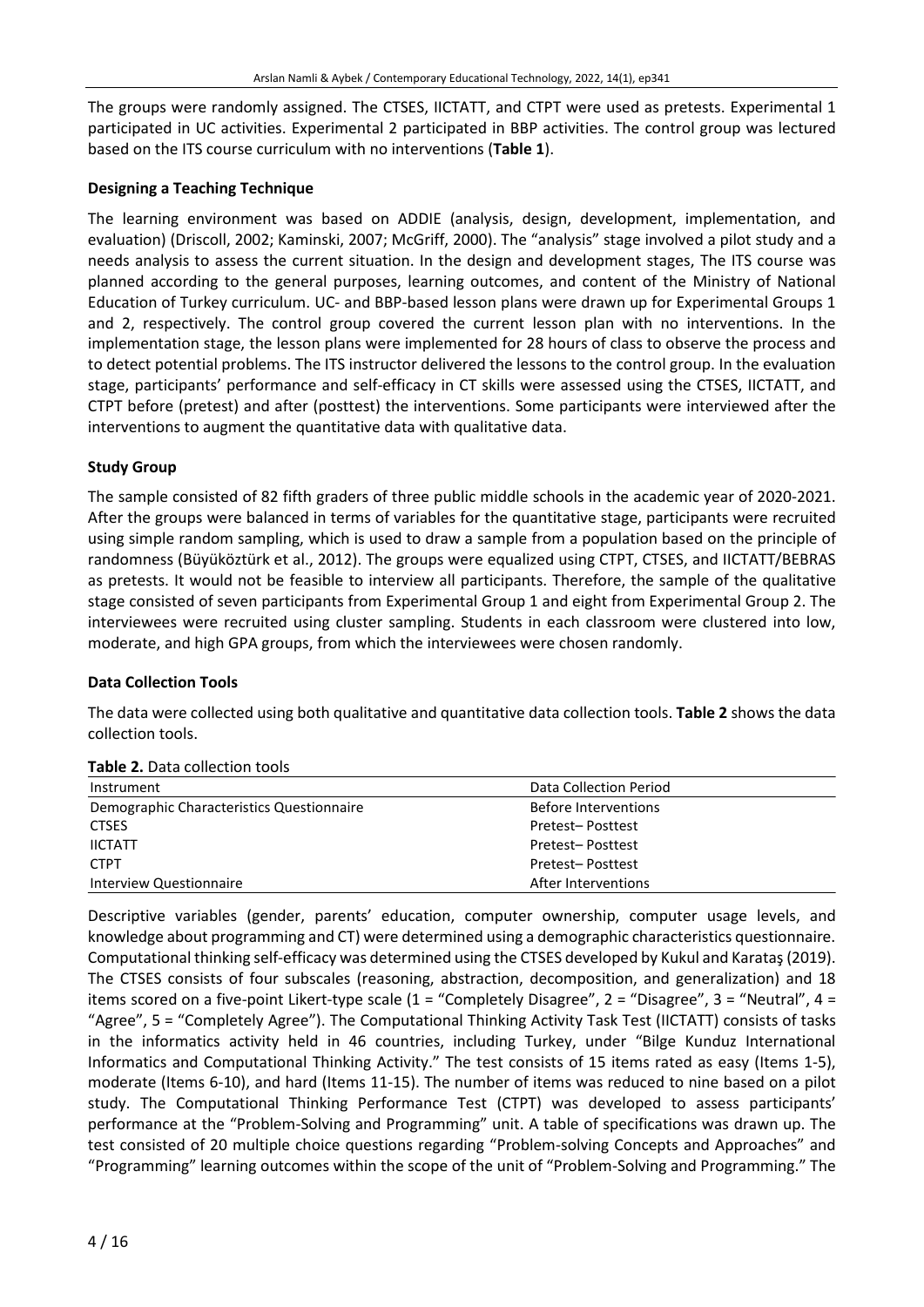number of items was reduced to 17 based on a pilot study. Semi-structured interviews were conducted after the posttests. The researcher developed a semi-structured interview questionnaire. She consulted experts for the intelligibility and relevance of the interview questions and revised the form based on their feedback. It would not be feasible to interview all participants. Therefore, the sample of the qualitative stage consisted of a total of 15 participants (ten women and five men). Seven of them were drawn from Experimental Group 1 and eight from Experimental Group 2. The interviewees were recruited using cluster sampling. Students in each classroom were clustered into low, moderate, and high GPA groups, from which the interviewees were chosen randomly. The total duration of the interviews was 133.8 minutes.

# **Data Analysis**

The quantitative data were tested for normality and then analyzed using the Statistical Package for Social Sciences(SPSS). The qualitative data were analyzed inductively. Categories, codes, and quotes were assessed using the Code Matrix Browser (CMB) and the Code-Subcode-Segments Model. The inductive analysis allows the researcher to explore relationships, themes, and categories in data (Patton, 2002). In inductive analysis, data are not grouped into specified categories, but findings emerge from data (Maykut & Morehouse, 1997). The qualitative data were analyzed using MAXQDA Analytics Pro 2018.

# **Validity and Reliability**

The total 18-item CTSES had a Cronbach's alpha (internal consistency) of 0.77. The 15-item IICTATT had a Kuder Richardson-20 (KR-20) reliability coefficient of .56, which was lower than expected due to the low number of items (Başol, 2013). The researcher developed the 20-item CTPT to assess participants' performance at the unit of "Problem-Solving and Programming." The test had a KR-20 reliability coefficient of .69. A KR-20 reliability coefficient of higher than .50 indicatesreliability for a 10-20 item scale (Alpar, 2014). The researcher used triangulation to determine the validity and reliability of the semi-structured interviews. For credibility (internal validity), the researcher attended ITS classes for two weeks and four hours of class to get to know the teachers and students before the pilot study. For transferability (external validity), she made direct quotations from the interviews. She assigned the codes of P1.X and P2.X to the interviewees from Experimental Groups 1 and 2, respectively. She also explained the lesson plans, including the intervention process and activities. She clearly stated the research questions and problem status for consistency (internal reliability). Throughout the research, she checked the codes and themes with her dissertation advisor and reviewed them when she detected inconsistencies. The researcher filed and kept the raw data for confirmability (external reliability). Another expert also coded a randomly selected portion of the raw data. Intercoder reliability was calculated using the MAXQDA intercoder agreement and Cohen's Kappa (κ) statistics. Cohen's Kappa was found to be .81, indicating excellent agreement (Landis & Koch, 1977; Viera & Garrett, 2005).

# **RESULTS**

The findings of the study are listed in accordance with the sub questions of the research.

# **Findings Regarding the First Sub questions**

In line with the first sub questions, the Computational Thinking Self-efficacy Scale Scores were presented. Assumptions were tested before analysis. Between-group differences were determined using single-factor analysis of covariance (ANCOVA). **Table 3** shows the results.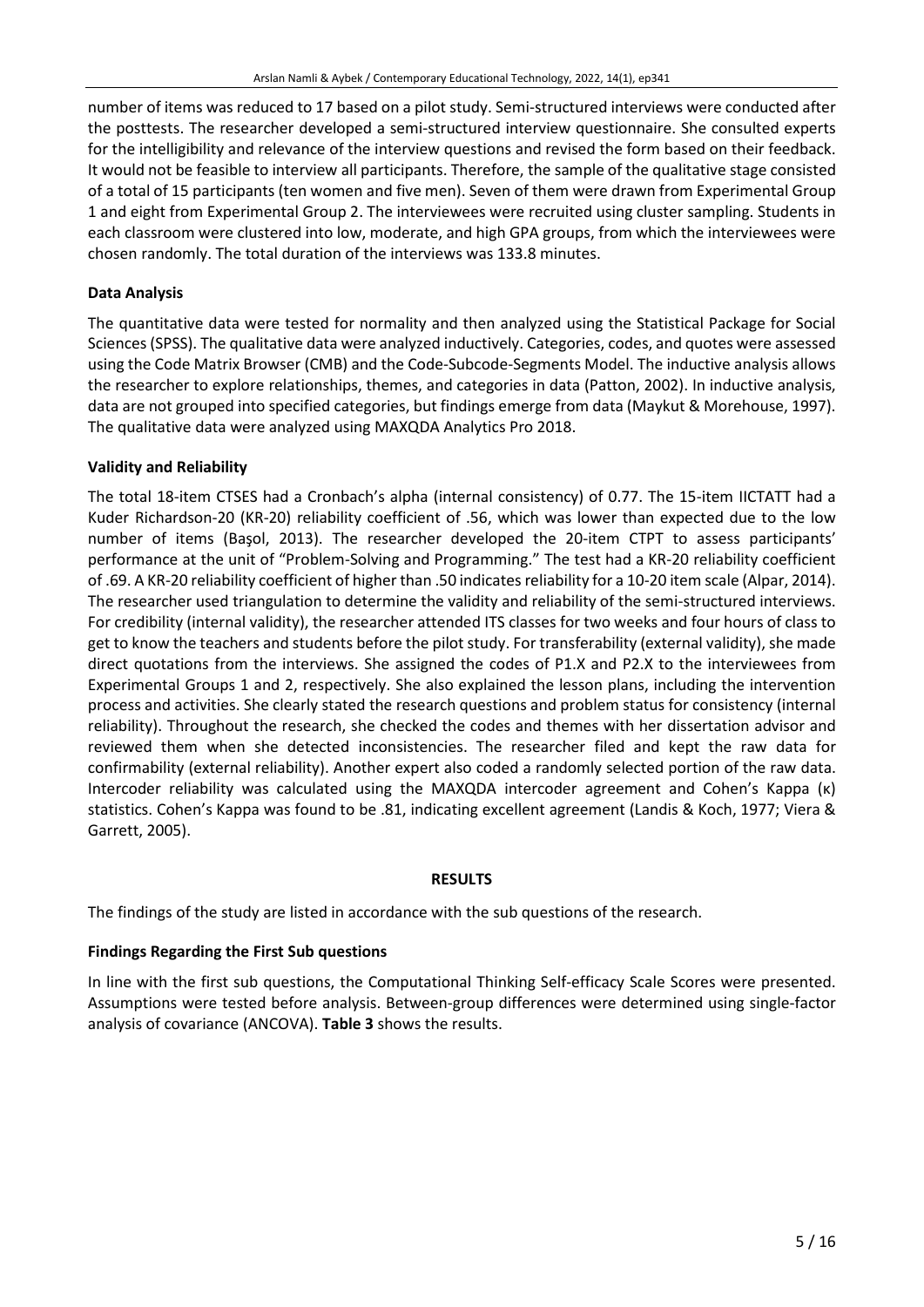| Source of Variance           | Sum of squares | sd | Mean square |       |      |  |  |  |
|------------------------------|----------------|----|-------------|-------|------|--|--|--|
| Pretest(regression)          | 203.033        |    | 203.033     | 1.624 | .206 |  |  |  |
| Group                        | 116.874        |    | 58.437      | .467  | .628 |  |  |  |
| Error                        | 9753.542       | 78 | 125.045     |       |      |  |  |  |
| Total                        | 327039.000     | 82 |             |       |      |  |  |  |
| <b>Corrected Total</b>       | 10216.939      | 81 |             |       |      |  |  |  |
| $-1$<br>$\sim$ $\sim$ $\sim$ |                |    |             |       |      |  |  |  |

 $* = p < 0.05$ 

There was no significant difference in corrected CTSES scores between the groups [F(2-78)=.467, p>.05] (**Table 3**). A paired sample t-test was used to determine any significant differences in CTSES subscale scores between the groups. **Tables 4** (Experimental 1), 5 (Experimental 2), and 6 (control) show the paired sample t-test results regarding CTSES subscale scores across groups.

| <b>CTSES</b>   | Test     | N  | Ŷ     | S     | sd |         | р       |
|----------------|----------|----|-------|-------|----|---------|---------|
| <b>CTSES</b>   | Pretest  | 24 | 46.75 | 24.42 | 23 | $-3.37$ | $.003*$ |
|                | Posttest | 24 | 64.79 | 7.93  |    |         |         |
| Reasoning      | Pretest  | 24 | 14.12 | 7.95  | 23 | $-2.66$ | $.014*$ |
|                | Posttest | 24 | 18.91 | 2.61  |    |         |         |
| Abstraction    | Pretest  | 24 | 13.29 | 7.27  | 23 | $-3.54$ | $.002*$ |
|                | Posttest | 24 | 18.91 | 2.84  |    |         |         |
| Decomposition  | Pretest  | 24 | 9.45  | 4.84  | 23 | $-2.76$ | $.011*$ |
|                | Posttest | 24 | 12.37 | 2.35  |    |         |         |
| Generalization | Pretest  | 24 | 9.87  | 5.20  | 23 | $-3.43$ | $.002*$ |
|                | Posttest | 24 | 14.58 | 3.03  |    |         |         |

**Table 4.** Experimental Group 1: Paired sample t-test results for CTSES and subscale scores

 $* = p < 0.05$ 

Experimental Group 1 had a higher total posttest CTSES score than pretest score [t(23)=-3.37, p<.05]. The group also had higher posttest CTSES "reasoning" [t(23)=-2.66, p<.05], "abstraction" [t(23)=-3.54, p<.05], "decomposition" [t(23)=-2.76, p<.05], and "generalization" [t(23)=-3.43, p<.05] subscale scores than pretest scores (**Table 4**). Nevertheless, the effect size was small in all scales.

There was no significant difference between pretest and posttest CTSES scores in Experimental Group 2 [t(27)=-1.36, p>.05]. Their posttest CTSES subscale scores were not significantly higher than their pretest scores (p>.05) (**Table 5**).

| <b>CTSES</b>   | Test     | N  | v     |       | sd |         | р    |
|----------------|----------|----|-------|-------|----|---------|------|
| <b>CTSES</b>   | Pretest  | 28 | 54.46 | 20.46 | 27 | $-1.36$ | .183 |
|                | Posttest | 28 | 61.75 | 12.42 |    |         |      |
| Reasoning      | Pretest  | 28 | 14.85 | 6.12  | 27 | $-1.56$ | .128 |
|                | Posttest | 28 | 17.42 | 3.95  |    |         |      |
| Abstraction    | Pretest  | 28 | 16.21 | 6.40  | 27 | $-1.29$ | .208 |
|                | Posttest | 28 | 18.25 | 4.17  |    |         |      |
| Decomposition  | Pretest  | 28 | 11.17 | 4.12  | 27 | $-1.14$ | .261 |
|                | Posttest | 28 | 12.46 | 3.07  |    |         |      |
| Generalization | Pretest  | 28 | 12.21 | 4.88  | 27 | $-1.04$ | .306 |
|                | Posttest | 28 | 13.60 | 3.67  |    |         |      |

**Table 5.** Experimental Group 2: Paired sample t-test results for CTSES and subscale scores

 $* = p < 0.05$ 

There was no significant difference between pretest and posttest CTSES scores in the control group [t(29)=.91, p>.05]. Their posttest CTSES subscale scores were not significantly higher than their pretest scores (p>.05) (**Table 6**).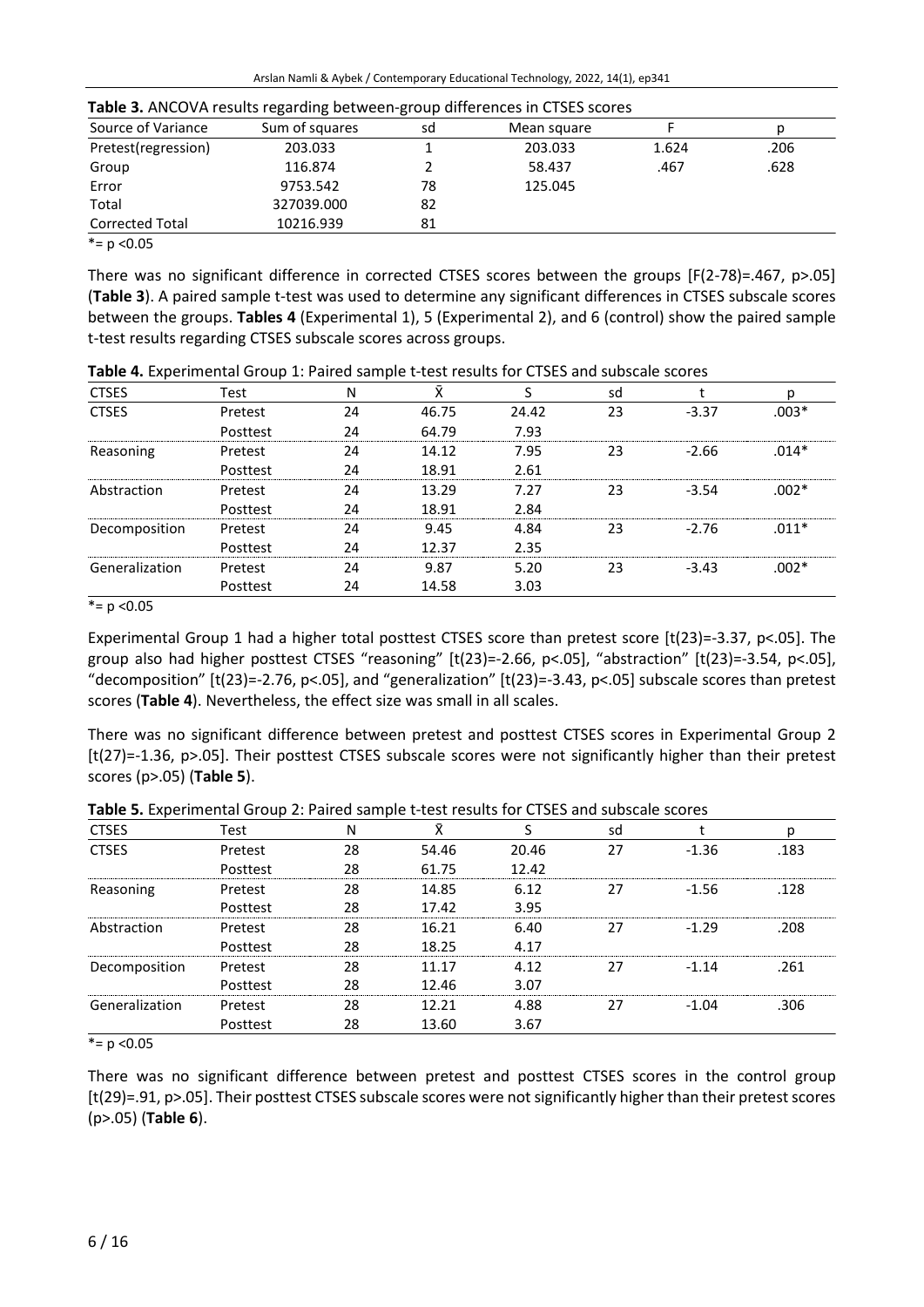| <b>Table 6.</b> Control group: Paired sample t-test results for CTSES and subscale scores |          |    |       |       |    |        |      |
|-------------------------------------------------------------------------------------------|----------|----|-------|-------|----|--------|------|
| <b>CTSES</b>                                                                              | Test     | N  | ⊽     |       | sd |        | р    |
| <b>CTSES</b>                                                                              | Pretest  | 30 | 62.63 | 9.54  | 29 | .91    | .368 |
|                                                                                           | Posttest | 30 | 60.43 | 12.23 |    |        |      |
| Reasoning                                                                                 | Pretest  | 30 | 17.40 | 4.24  | 29 | $-.05$ | .954 |
|                                                                                           | Posttest | 30 | 17.46 | 4.64  |    |        |      |
| Abstraction                                                                               | Pretest  | 30 | 17.96 | 3.67  | 29 | 1.84   | .075 |
|                                                                                           | Posttest | 30 | 18.43 | 4.27  |    |        |      |
| Decomposition                                                                             | Pretest  | 30 | 12.90 | 2.60  | 29 | .36    | .718 |
|                                                                                           | Posttest | 30 | 12.93 | 3.27  |    |        |      |
| Generalization                                                                            | Pretest  | 30 | 14.36 | 2.82  | 29 | .57    | .572 |
|                                                                                           | Posttest | 30 | 15.90 | 3.36  |    |        |      |

 $* = p < 0.05$ 

# **Findings Regarding the Second Sub questions**

In line with the second sub questions, the International Informatics and Computational Thinking Activity Task Test Scores were presented. A paired sample t-test was used to determine significant differences between pretest and posttest IICTATT scores. **Table 7** shows the results.

| <b>IICTATT</b> | Test     | Ν  |      |      | sd |          |         |
|----------------|----------|----|------|------|----|----------|---------|
| Experimental 1 | Pretest  | 24 | 5.37 | 1.61 | 23 | $-1.735$ | .096    |
|                | Posttest | 24 | 6.00 | 1.76 |    |          |         |
| Experimental 2 | Pretest  | 28 | 5.96 | 1.73 | 27 | 2.488    | $.019*$ |
|                | Posttest | 28 | 6.92 | 1.77 |    |          |         |
| Control        | Pretest  | 30 | 5.30 | 1.46 | 29 | .280     | .781    |
|                | Posttest | 30 | 5.40 | 1.47 |    |          |         |

 $* = p < 0.05$ 

Only Experimental Group 2 had a higher total posttest IICTATT score than pretest score [t(27)=2.488, p<.05]. Between-group differences were determined using ANCOVA. **Table 8** shows the results.

| Source of Variance     | Sum of squares | sd | Mean square |       | Ŋ       | ŋ2   |  |
|------------------------|----------------|----|-------------|-------|---------|------|--|
| Pretest (regression)   | 11.417         |    | 11.417      | 4.561 | .036*   | .055 |  |
| Group                  | 18.956         |    | 9.478       | 3.787 | $.027*$ | .089 |  |
| Error                  | 195.240        | 78 | 2.503       |       |         |      |  |
| Total                  | 2562.000       | 82 |             |       |         |      |  |
| <b>Corrected Total</b> | 222.439        | 81 |             |       |         |      |  |
| *= $p$ < 0.05          |                |    |             |       |         |      |  |

There was a significant difference in corrected IICTATT scores between the groups [F(2-78)=3.787, p<.05] (**Table 8**). The effect size of the interventions on the IICTATT total scores was measured using partial eta square based on Cohen's (1992) criteria ( $\eta^2$ <.06 = low effect size, .14> $\eta^2$ >.06 = moderate effect size, and  $\eta$  $2$ >.14 = high effect size). The results showed that the BBP activities had a moderate effect ( $\eta^2$ =.089) on CT skills in Experimental Group 2.

# **Findings Regarding the Third Sub Questions**

In line with the third sub questions, the Computational Thinking Performance Test Scores were presented. A paired sample t-test was used to determine significant differences between pretest and posttest CTPT scores. **Table 9** shows the results.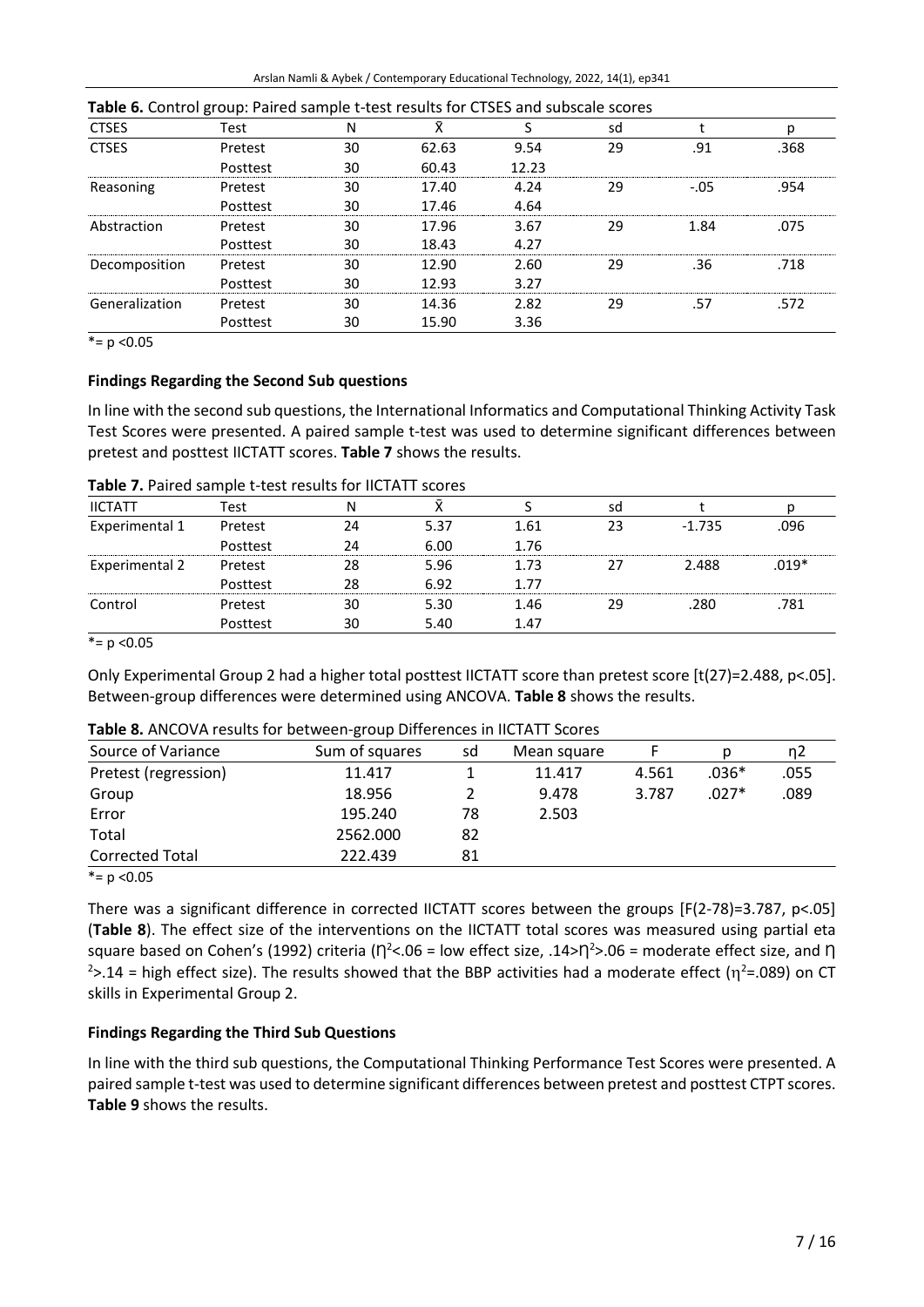| <b>CTPT</b>    | Test     | N  |       |      | sd |          |         |
|----------------|----------|----|-------|------|----|----------|---------|
| Experimental 1 | Pretest  | 24 | 7.54  | 2.44 | 23 | $-6.417$ | $.000*$ |
|                | Posttest | 24 | 11.29 | 2.54 |    |          |         |
| Experimental 2 | Pretest  | 28 | 7.46  | 2.41 | 27 | $-3.860$ | $.001*$ |
|                | Posttest | 28 | 12.10 | 2.60 |    |          |         |
| Control        | Pretest  | 30 | 10.20 | 2.82 | 29 | $-2.264$ | $.031*$ |
|                | Posttest | 30 | 10.83 | 2.32 |    |          |         |

| Table 9. Paired sample t-test results for CTPT scores |  |  |  |  |
|-------------------------------------------------------|--|--|--|--|
|-------------------------------------------------------|--|--|--|--|

 $* = p < 0.05$ 

There was a significant difference between pretest and posttest CTPT scores in all groups [Experimental 1; t(23)=-6.417, p<.05], [Experimental 2; t(27)=-3.860, p<.05], [Control; t(29)=-2.264, p<.05]. Between-group differences were determined using ANCOVA. **Table 10** shows the results.

| Source of Variance     | Sum of squares | sd | Mean square |       |         | n2   |  |
|------------------------|----------------|----|-------------|-------|---------|------|--|
| Pretest (regression)   | .148           |    | .148        | .024  | .878    | .000 |  |
| Group                  | 37.249         |    | 18.624      | 2.979 | $.057*$ | .071 |  |
| Error                  | 487.656        | 78 | 6.252       |       |         |      |  |
| Total                  | 10609.000      | 82 |             |       |         |      |  |
| <b>Corrected Total</b> | 532.402        | 81 |             |       |         |      |  |
| *= $p$ < 0.05          |                |    |             |       |         |      |  |

**Table 10.** ANCOVA Results for Between-Group Differences in CTPT Scores

There was a significant difference in corrected CTPT scores between the groups[F(2-78)=2.979, p<.05] (**Table 10**). The effect size of the interventions on the CTPT total scores was measured using partial eta square. The results showed that the BBP activities had a moderate effect ( $\eta^2$ =.071) on CT skills in Experimental Group 2.

# **Findings Regarding the Fourth Sub Questions**

In line with the fourth sub questions, the Participants' Views of the Interventions were presented. Participants' views of the UC and BBP activities were grouped under the categories of "definition of the concept of computational thinking," "experience of programming," "contribution of BBP and UC activities," "attitudes towards the ITS course," "challenges of BBP and UC activities," "future plans," and "interdisciplinary ideas."

None of the interviewees had heard about "computational thinking" before. When they were asked to define the concept in their own words, they mostly made references to thinking  $(f = 5)$ , coding  $(f = 3)$ , mathematical thinking (f = 3), programming (f = 1), problem-solving (f = 1), artificial intelligence (f = 1), computational thinking  $(f = 1)$ , and algorithm  $(f = 1)$ . The following are some direct quotations:

*"It's probably about algorithms, sequences, computational thinking, mathematical thinking, and coding, like the things we learned about; like decomposition, patterns, and things like that" P1.1.*

*"Computational thinking makes me think about calculations; I mean, that's what I think it is all about." P1.5.*

Most interviewees (f=11) had no experience whatsoever in programming or coding. They stated that they did programming or coding for the first time during doctoral thesis courses. Five interviewees noted that they had done coding before at school. They remarked that they learned programming from games (f = 2) or extracurricular courses ( $f = 1$ ). The following are some direct quotations:

*We learned coding at school. We coded our names, body weight and height, and class P2.2.*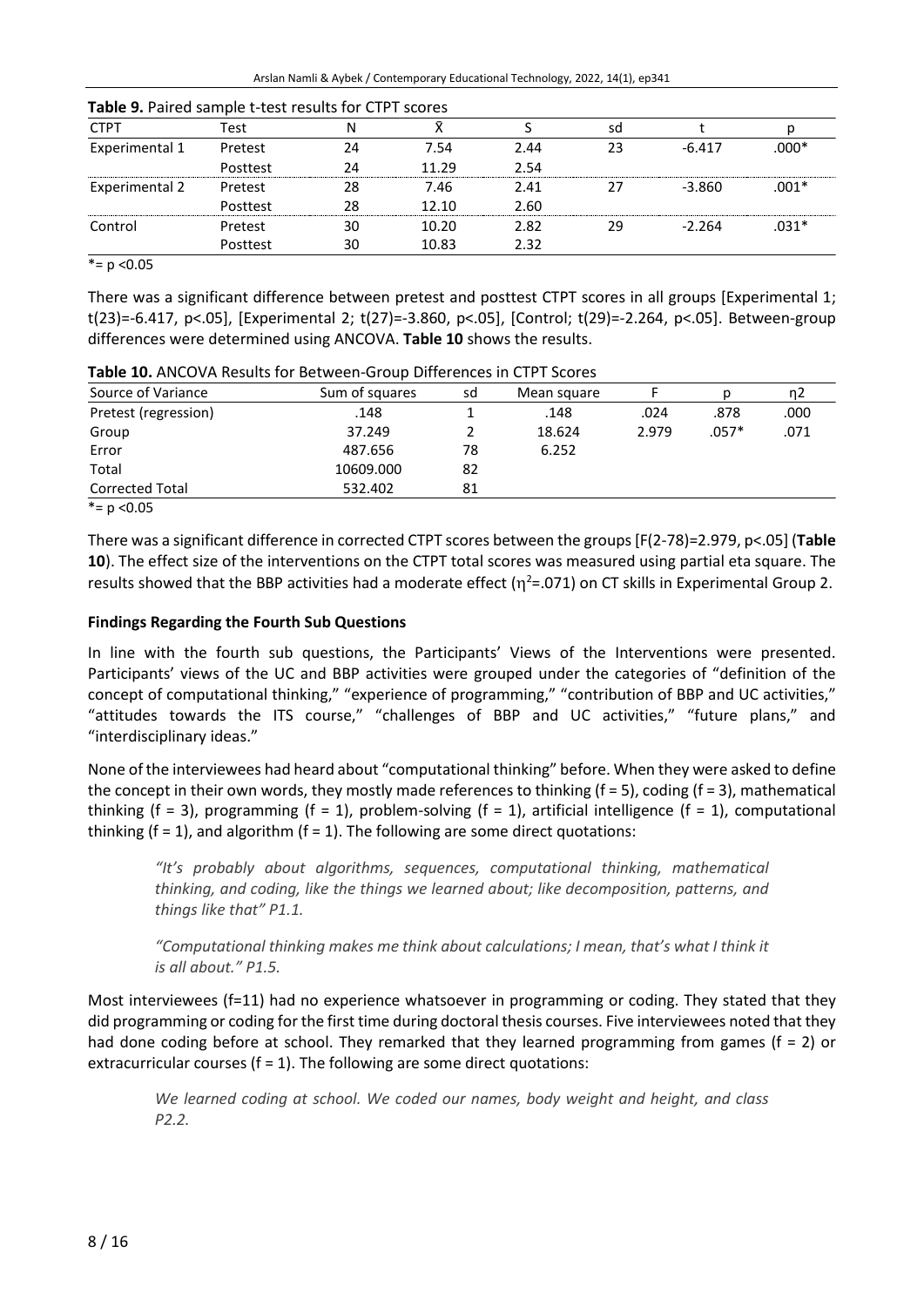*"Yes, we did coding at school, in fifth grade. The instructor had talked about a software program; I can't think of its name now. We can move that cat from one computer to another" P1.6.*

Interviewees stated that the interventions taught them about algorithms (f=6), programming (f=5), coding (f  $=$  4), and authentic learning (f = 4). They noted that they learned new concepts (f=4) and how to sequence (f = 3) and use computers (f = 3). They also expressed that the interventions encouraged them to adopt different approaches ( $f=2$ ) and taught them about loops ( $f=1$ ). The following are some direct quotations:

*"Coding…I mean, I learned that what we have in cabinets and air conditioners is actually computerstuff. Like you gave the example of traffic lights, how they switch in a loop every second." P2.4.*

"There was a robot in the other class. I had no idea about them. I mean, those robots that *can operate on people… you gave instructions to a classmate of ours, we said 'fetch a brush,' it fetched a toilet brush and then a toothbrush." P1.6.*

Interviewees already had positive attitudes towards the ITS course, and the interventions helped them develop more positive attitudes towards it  $(f=11)$ . Two interviewees had negative attitudes towards the ITS course before the interventions, but they stated that they developed positive attitudes after the interventions. Two interviewees had neither positive nor negative attitudes towards the ITS course, but they noted that they developed positive attitudes after the interventions. The following are some direct quotations:

"I used to get bored of it, but now I think it's fun. I was like lukewarm about it, but now *it's one of my favorite courses." P1.3.*

*"I already liked the course; now I like it more." P1.2.*

Seven intervieweesstated that they faced no challenges during the interventions. However, five interviewees noted that they learned slowly. Two interviewees had difficulty coding, while one interviewee had Internet connection problems. The following are some direct quotations:

*"In last class, we were playing "Cops and Robbers," and I had a hard time giving instructions. I couldn't do it in the last sentence, but I had no other problems." P1.3.*

"When I clicked on the flag, like when I was doing with the thing that went 'one, two, *three…' I had a little bit of a problem when I was programming. I mean, some activities were a bit too hard for me. Another thing was, there were too many boxes to put on top of each other. It would've been better if there were fewer boxes." P2.5.*

As for future plans, almost half the interviewees (f=7) stated that they would like to pursue careers in programming and coding. Six interviewees were interested in improving themselves in programming. They also wanted to teach what they learned to other people (f=3), take further courses (f=3), and participate in competitions (f=1). The following are some direct quotations:

"Maybe, I can teach what I've learned to other people, or maybe I can design a game from *scratch." P2.8.*

"I can do what you do. I can teach these things to my cousin; I mean, I can teach them to *students and my parents and relatives." P1.3.*

As for interdisciplinary ideas, almost all interviewees (f=12) stated that they used programming in math class. Six interviewees used it in Turkish class, while four used it in science class. The following are some direct quotations: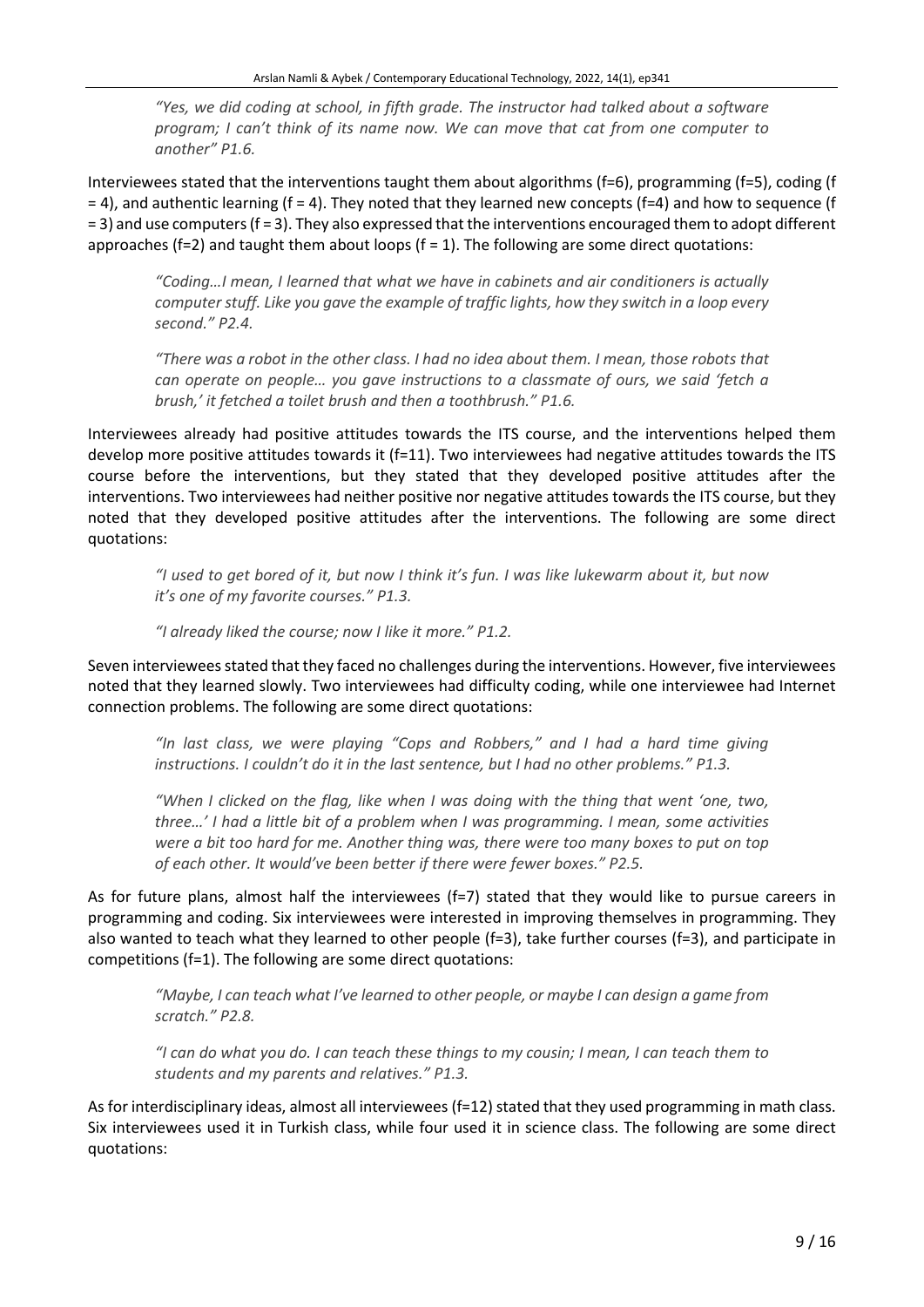*"I can use itin science class. For example, I think we can definitely use algorithmsin science class, or I can give examples for loops; I mean, like animals; for example, a lioness gives* birth, and then that cub grows up and, if it's a female, it gives birth to her own cub. It's *like a loop that lasts forever. Let me give an example for people, like, for example, my* sister gave birth to a boy, and now he has a daughter, I mean, it's like a male-female loop." *P2.1.*

*"I can use sequencing if I get confused with math problems. Also, in Turkish class, I can use it in my homework assignments, like introduction, development, and conclusion." P2.5.*

# **DISCUSSION**

There was no statistically significant difference in corrected CTSES scores between the groups. Kukul (2018) also evaluated the impact of different interventions on students' CT skills, self-efficacy, and programming performance and reported that the interventions did not affect CTSES scores. Davidson et al. (2010) also did not find any significant impact of programming class on students' self-efficacy in CT and programming.

Posttest CTSES were compared both total and subscale scores. The results showed that the UC activities helped Experimental Group 1 develop self-efficacy in reasoning, abstraction, decomposition, and generalization. However, there was no difference in the other groups. This is probably because Experimental Group 1 already had high levels of self-efficacy in CT before the intervention. Özel (2019) looked into the effect of different programming teaching methods on intragroup computational thinking self-efficacy and Özel (2019) found that only BBP-based teaching had a positive effect on computational thinking self-efficacy. However, some studies have reported no effect of the BBP teaching technique on computational thinking self-efficacy (Kalelioğlu & Gülbahar, 2014; Lockwood & Mooney, 2017; Uslu et al., 2018). High-level thinking skills, such as CT, are skills that students learn through different and rich activities and use throughout their lives (Güneş, 2012).

Only Experimental 2 participants had a higher total posttest IICTATT score than pretest score. This result is consistent with the literature (Jegede, 2009; Mazman & Altun, 2013; Wiedenbeck, 2005). Sakamoto et al. (2013) concluded that BBP-based teaching promoted CT skills and programming performance. Oluk and Korkmaz (2016) found that Turkish middle school students who learned how to use Scratch (a block-based visual programming language) developed CT skills and had high programming performance. Research, in general, shows that students who learn coding and programming from Scratch have more CT skills (Fadjo, 2012; Shin & Park, 2014; Yünkül et al., 2017; Zhang & Nouri,2019). On the other hand, Kırçalı (2019) found that students who learned coding and programming through UC activities had higher posttest IICTATT scores than pretest scores. Apostolellis et al. (2014) also reported the same result.

There were statistically significant differences between pretest and posttest CTPT scores in all groups. Experimental 2 had the highest CTPT score of the three groups, suggesting that the BBP activities improved their programming performance in the ITS course. Calder (2010) and Malan and Leitner (2007) also concluded that BBP helped students understand the basics of programming, motivated them, and boosted their academic performance and confidence. Research shows that BBP helps improve learning and achievement levels (Hughes-Roberts et al., 2019; Meerbaum-Salant, 2013).

None of the interviewees had heard about the concept of "computational thinking" before. When they were asked to define the concept, they associated it with using information to think, coding, mathematical thinking, algorithm, computational thinking, problem-solving, programming, and artificial intelligence. Most interviewees performed coding for the first time during the research. Some others stated that they had a chance to write codes at school or during extracurricular courses they attended. Two interviewees had experience with coding through games. Ramalingam et al. (2004) argue that the more experience students have with programming, the higher their programming self-efficacy and performance.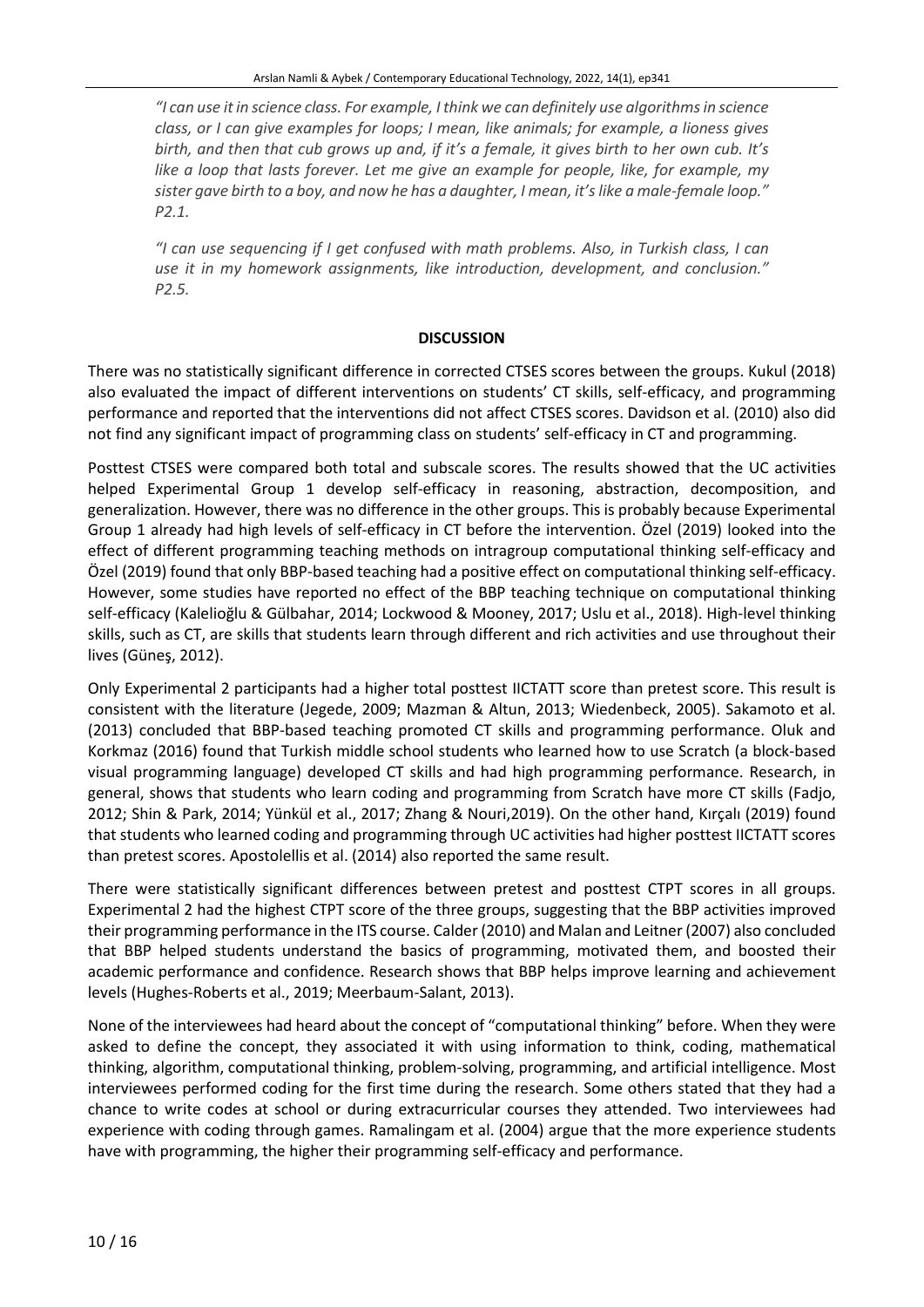The interventions taught participants about algorithms and how to design programs and write codes. The interventions also made them more comfortable using computers, encouraged them to take their friends' points of view from different angles, and helped them put what they learned into practice, resulting in authentic learning. According to Özcan et al. (2017), BBP helps students understand the logic of programming and algorithms. Çatlak et al. (2015) state that BBP arouses curiosity, teaches the basics of algorithms and programming, and promotes creative thinking and motivation. Participants who already liked the ITS course liked it more after the interventions. Participants who had either neutral or negative attitudes towards the course stated that they liked it better after the interventions. None of the participants expressed negative attitudes towards the course after the interventions. Teaching programming improves students' attitudes towards CT (Chen et al., 2019; Robertson, 2013). Most participants experienced no difficulty during the interventions. However, some noted that they learned slowly or had a hard time writing codes. Studies state "characteristics of the learning environment" and "usability" as limitations, which make it harder for students to concentrate on class (Crues et al., 2018; Kurhila & Vihavainen, 2015). Half the participants wanted to pursue careersin informatics. Some participants were interested in improving their programming skills, while others wanted to take further training and take part in competitions. Educators should choose and apply the right activities to help students develop CT skills. This is especially important for students who want to pursue careers in informatics (Missiroli et al., 2017). As for interdisciplinary ideas, participants stated that they would like to put their programming skills into practice in math, Turkish, and science lessons. According to Yadav et al. (2014), all teachers should know how to incorporate CT into their disciplines to help their students acquire CT skills. Lockwood and Mooney (2017) argue that CT should be integrated into courses rather than being a separate course. Jona et al. (2014) also advocates that teachers incorporate CT into their disciplines rather than teach it in an isolated fashion.

# **CONCLUSION**

In short, it was concluded that CT self-efficacy did not differ according to the groups but  $B^3$  programming activities contributed positively to students' reasoning, abstraction, decomposition, and generalization selfefficacy. It was concluded that the block-based programming activities, had a moderate effect on CT skills. Also, in the context of the group a significant difference was found only in the block-based programming activities which had a positive effect on increasing the CT skills. There were no significant differences between the students' CT academic performance scores according to the groups. However, within the context of the group, a significant difference was found in all three groups. According to the results of the interviews with the students, all of the students stated that they had not heard the concept of CT before. It was concluded that most of the students experienced programming for the first time thanks to the research. Students stated that they improved themselves and learned new concepts in subjects such as algorithm, programming and coding. Most of them already had a positive attitude and with this study, this attitude increased even more positively and almost half of them did not experience any difficulties, and it was concluded that a certain part of them had problems arising from slow learning. Almost half of them stated that they want to acquire a profession in this field. Also, they wanted to transfer their programming skills to Mathematics, Turkish and Science courses, respectively.

Among the limitations of this study, it is significant to mention that the research is limited to data collected from secondary school fifth grade students. Also, the data on students' CT skills in the research process is limited to the analysis of the quantitative and qualitative data obtained during the application process and the application process is limited to a total of 28 course hours.

Recommendations are divided into two both for practitioners and for further research. First of all, curricula should provide examples that facilitate authentic learning. Teachers should create environments and employ the proper methods to promote learning by doing and allow students to put their knowledge into practice. Teachers and students should be provided with career planning activities at regular intervals. Teachers should adopt interdisciplinary approaches that appeal to learning outcomes. All educational institutions (from preschool to higher education) should offer CT activities to ensure lifelong learning. For the further research, action research should conduct and in-service training studies to address students' problems. Researchers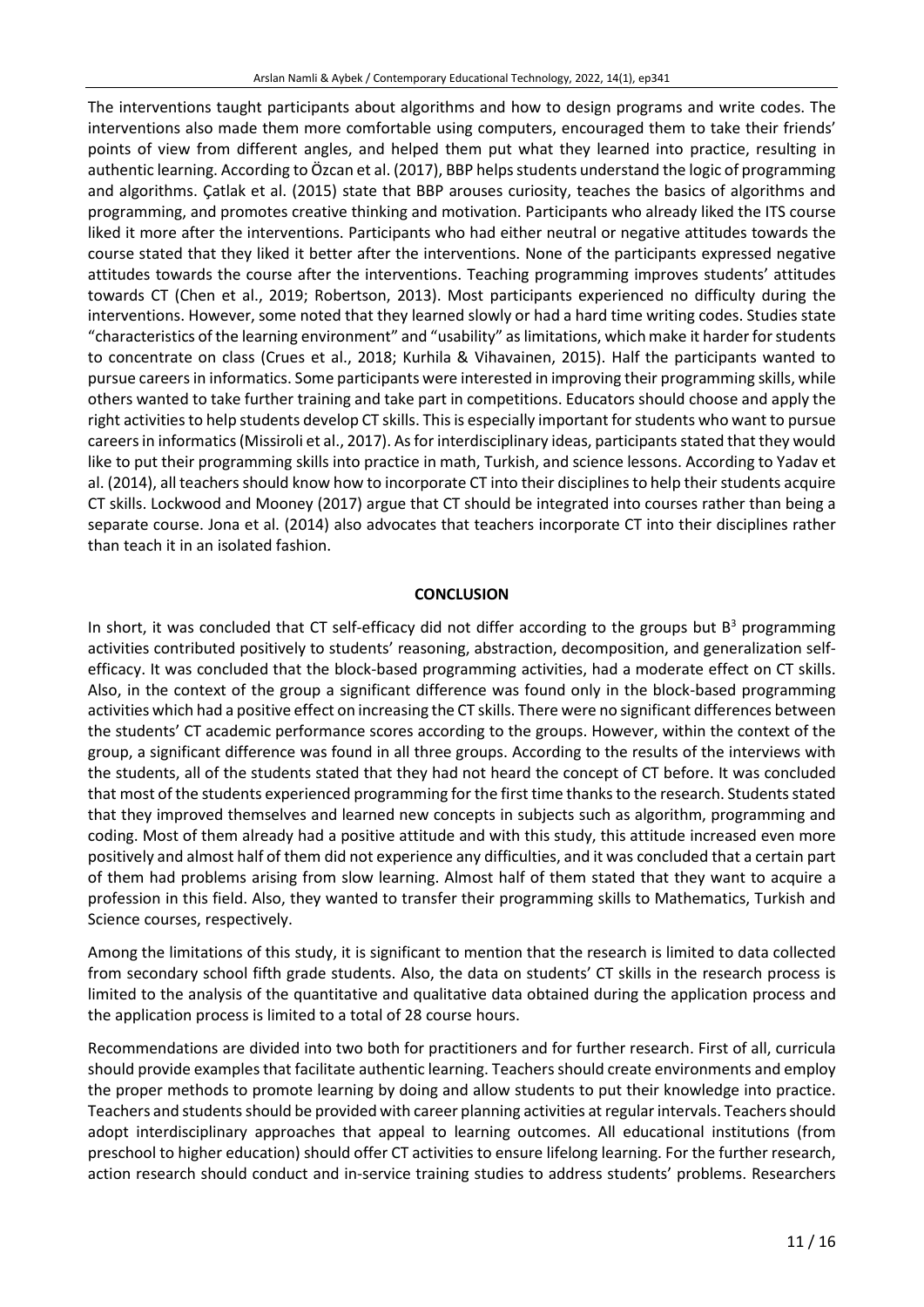should use programming languages other than Scratch to determine their impact on students' computational skills and performance. Researchers should develop more scales on CT dimensions and performance and skill tests.

**Author notes:** This paper was derived from the doctoral thesis of the first author. A part of this study was presented as a virtual presentation at the International Congress of Science Culture and Education, October 21-24, 2021.

**Author contributions:** All authors were involved in concept, design, collection of data, interpretation, writing, and critically revising the article. All authors approve final version of the article.

**Funding:** The authors received no financial support for the research and/or authorship of this article.

**Acknowledgements:** The study was supported by the Scientific Research Projects Coordinator (BAP) of Cukurova University Rectorate under project No: SDK-2019-11753.

**Declaration of interest:** Authors declare no competing interest.

**Data availability:** Data generated or analysed during this study are available from the authors on request.

#### **REFERENCES**

- Alpar, R. (2014). *Applied statistics and validity-reliability with examples from sports, health and education sciences* (3rd ed.). Detay Publishing.
- Apostolellis, P., Stewart, M., Frisina, C., & Kafura, D. (2014, June). *RaBit escApe: A Board game for computational thinking* [Paper presentation]. Interaction Design and Children Conference, Denmark. <https://doi.org/10.1145/2593968.2610489>
- Başol, G. (2013). *Measurement and evaluation in education.* Pegem Academy.
- Büyüköztürk, Ş., Çakmak, E. K., Akgün, Ö. E., Karadeniz, Ş., & Demirel, F. (2012). *Scientific research methods*. Pegem Academy
- Calder, N. (2010). Using Scratch: An integrated problem-solving approach to mathematical thinking. *Australian Primary Mathematics Classroom, 15*(4), 9-14.
- Çatlak, Ş., Tekdal, M., & Baz F.Ç. (2015). The state of teaching programming with Scratch software: A document review study. *Journal of Instructional Technologies & Teacher Education*, *4*(3), 13-25.
- Chen, C., Haduong, P., Brennan, K., Sonnert, G., & Sadler, P. (2019). The effects of first programming language on college students' computing attitude and achievement: A comparison of graphical and textual languages. *Computer Science Education*, 29(1), 23-48. <https://doi.org/10.1080/08993408.2018.1547564>
- Cohen, J. (1992). A coefficient of agreement for nominal scales. *Educational and Psychologica Measurement, 20*(1), 37-46 [https://doi.org/10.1177/001316446002000104](https://doi.org/10.1177%2F001316446002000104)
- Creswell, J. W. (2012). *Educational research planning, conducting, and evaluating quantitative and qualitative research* (4th ed.). Pearson.
- Crues, R. W., Henricks, G. M., Perry, M., Bhat, S., Anderson, C. J., Shaik, N., & Angrave, L. (2018). How do gender, learning goals, and forum participation predict persistence in a computerscience MOOC? ACM *Transactions on Computing Education*, *18*(4), 1-14. <https://doi.org/10.1145/3152892>
- Cuny, J., Snyder, L., & Wing, J. M. (2010). *Demystifying computational thinking for non-computer scientists*. <https://doi.org/10.1016/j.edurev.2017.09.003>
- Davidson, K., Larzon, L., & Ljunggren, K. (2010). *Self-efficacy in programming among STS students*. Technical Reports from Computer Science Education course of Upssala University. <http://www.it.uu.se/edu/course/homepage/datadidaktik/ht10/reports/Self-Efficacy.pdf>
- Dr. Scratch. (2014). *Dr. Scratch: Analyze your Scratch project here*. <http://drscratch.org/>
- Driscoll, M. (2002). *Web-based training*. John Wiley & Sons, Inc.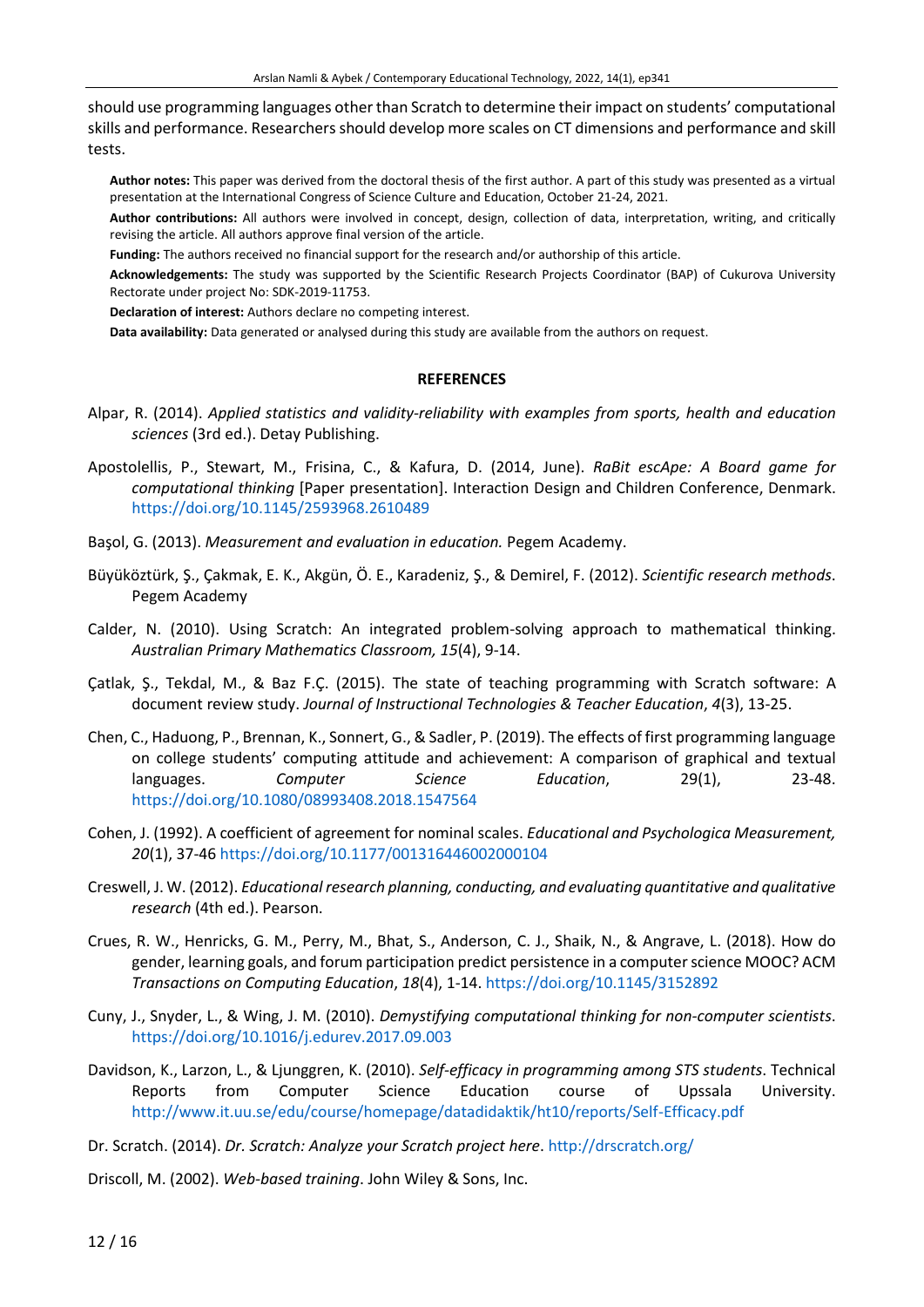- Esteves, M., Fonseca, B., Morgado, L., & Martins, P. (2011). Improving teaching and earning of computer programming through the use of the Second Life virtual world. *British Journal of Educational Technology*, *42*(4), 624-637. <https://doi.org/10.1111/j.1467-8535.2010.01056.x>
- ET2020. (2016). *Education and training 2020*. <http://eurlex.europa.eu/LexUriServ/LexUriServ.do?uri=OJ:C:2009:119:0002:0010:EN:PDF>
- Fadjo, C. L. (2012). *Developing computational thinking through grounded embodied cognition* (Unpublished Doctoral dissertation, Columbia Üniversitesi, Newyork, USA).
- Fessakis, G., Gouli, E., & Mavroudi, E. (2013). Problem solving by 5–6 years old kindergarten children in a computer programming environment: A case study. *Computers & Education*, *63*, 87-97. <https://doi.org/10.1016/j.compedu.2012.11.016>
- Goel, S., & Kathuria, V. (2010). A novel approach for collaborative pair programming. *Journal of Information Technology Education*, *9*, 183-196. <https://doi.org/10.28945/1290>
- Güneş, F. (2012). Developing students' thinking skills. *Turkology Studies, 32*(32), 127-146.
- Hughes-Roberts, T., Brown, D., Standen, P., Desideri, L., Negrini, M., Rouame, A., Malavasi, M., Wager, G., & Hasson, C. (2019). Examining engagement and achievement in learners with individual needs through robotic‐based teaching sessions. *British Journal of Educational Technology*, *50*(5), 2736-2750. <https://doi.org/10.1111/bjet.12722>
- Hung, Y.-C. (2012). The effect of teaching methods and learning style on learning program design in webbased education systems. *Journal of Educational Computing Research*, *47*(4), 409-427. <https://doi.org/10.2190/EC.47.4.d>
- Institute for the Future (2011). *"Future world skills 2020", Institute for the Future, Palo Alto, CA.*
- International Society for Technology in Education. (2016). *National education technology standards for students*. ISTE. [www.iste.org/standards/nets-for-students](http://www.iste.org/standards/nets-for-students)
- Ismail, M. N., Ngah, N. A., & Umar, I. N. (2010). The effects of mind mapping with cooperative learning on programing performance, problem solving skill and metacognitive knowledge among computer science students. *Journal of Educational Computing Research, 42*(1), 35-61. [https://doi.org/10.2190/EC.42.1.b](https://doi.org/10.2190%2FEC.42.1.b)
- Jegede, P. O. (2009). Predictors of java programming self-efficacy among engineering students in a Nigerian University. *International Journal of Computer Science and Information Security, 4*(1&2), 1-7.
- Jona, K., Wilensky, U., Trouille, L., Horn, M. S., Orton, K., Weintrop, D., & Beheshti, E. (2014). *Embedding computational thinking in science, technology, engineering, and math (CT-STEM)*. Future directions in computer science education summit meeting, Orlando, FL. [https://doi.org/10.1007/s10956-015-9581-](https://doi.org/10.1007/s10956-015-9581-5) [5](https://doi.org/10.1007/s10956-015-9581-5)
- Kahn, K., Sendova, E., Sacristán, A. I., & Noss, R. (2011). Young students exploring cardinality by constructing infinite processes. *Technology, Knowledge and Learning, 16*(1), 3-34. [https://doi.org/10.1007/s10758-](https://doi.org/10.1007/s10758-011-9175-0) [011-9175-0](https://doi.org/10.1007/s10758-011-9175-0)
- Kalelioğlu, F., & Gülbahar, Y. (2014). The effects of teaching programming via Scratch on problem solving skills: A discussion from learners' perspective. *Informatics in Education, 13*(1), 33-50.
- Kaminski, J. (2007). *Use ADDIE to design online courses*. Nursing-informatics.com. [https://nursing](https://nursing-informatics.com/ADDIE.pdf)[informatics.com/ADDIE.pdf](https://nursing-informatics.com/ADDIE.pdf)
- Karaahmetoğlu, K. (2019). *The effect of project-based arduino educational robot applications on students' computer thinking skills and perceptions of basic stem skill levels* (Master thesis), Amasya University Institute of Science and Technology, Amasya. <https://doi.org/10.17275/per.19.8.6.2>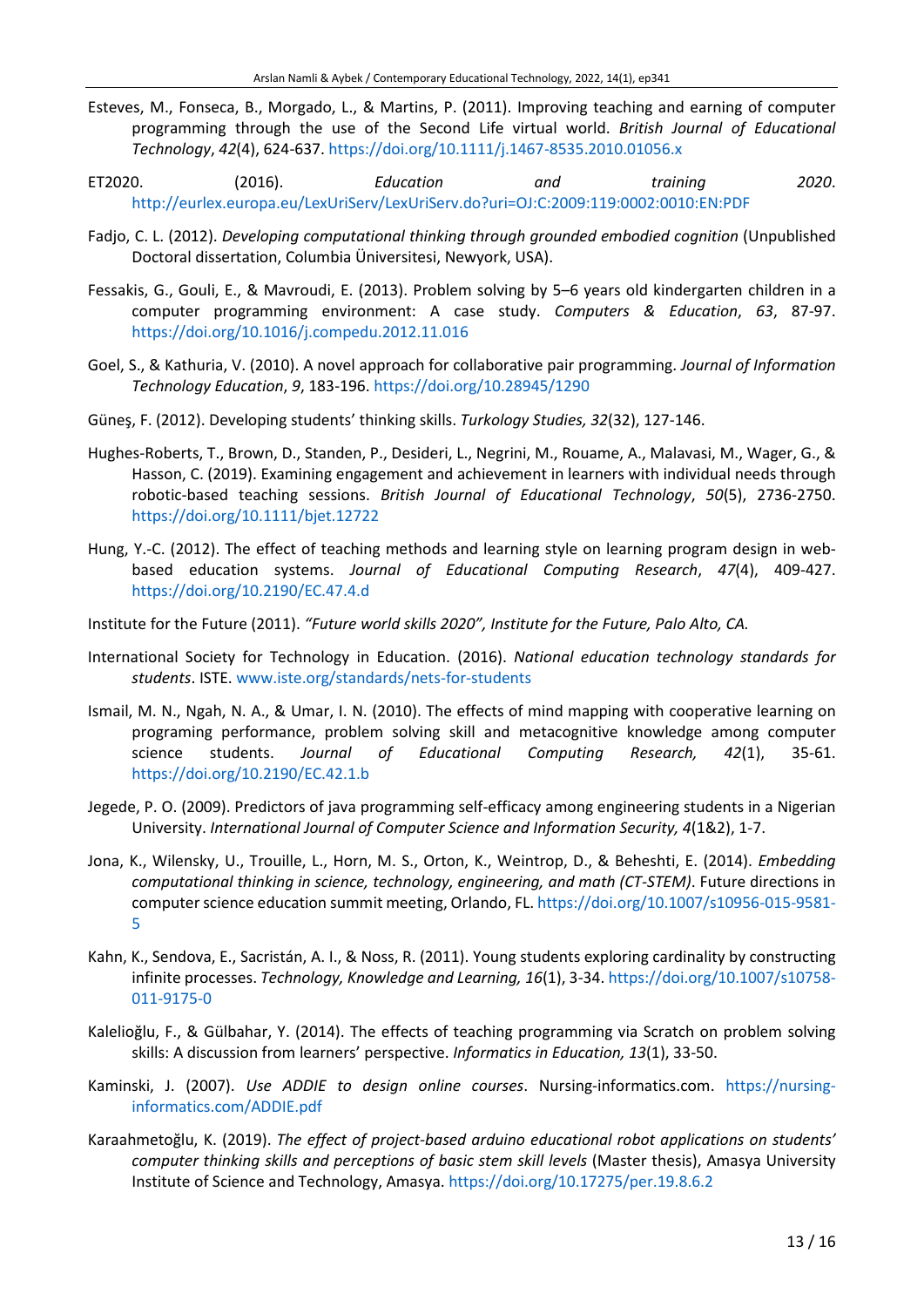- Kazakoff, E., & Bers, M. (2012). Programming in a robotics context in the kindergarten classroom: The impact on sequencing. *Journal of Educational Multimedia and Hypermedia, 21*(4), 371-391.
- Kırçalı, A. Ç. (2019). *Valuation of computerized and non-computerized tools used in algorithm teaching at K12 level in terms of various variables (*Unpublished master thesis). Marmara University, Istanbul.
- Kordaki, M. (2010). A drawing and multi-representational computer environment for beginners' learning of programming using C: Design and pilot formative evaluation. *Computers & Education*, *54*(1), 69-87. <https://doi.org/10.1016/j.compedu.2009.07.012>
- Kose, U., Koc, D., & Yucesoy, S. A. (2013). Design and development of a sample ''computer programming'' course tool via story-based e-learning approach. *Educational Sciences in Theory and Practice, 13*(2), 1235-1250.
- Kukul, V. (2018). *The effect of different structured processes in programming teaching on students' computational thinking skills, self-efficacy and programming success* (Unpublished doctoral dissertation). Gazi University, Ankara, Turkey.
- Kurhila, J., & Vihavainen, A. (2015). A purposeful MOOC to alleviate insufficient CS education in Finnish schools. *ACM Transactions on Computing Education*, *15*(2), 1-18. <https://doi.org/10.1145/2716314>
- Kyungbin, K., & Jonassen, D. H. (2011). The influence of reflective self-explanations on problem-solving performance. *Journal of Educational Computing Research*, *44*(3), 247-263. [https://doi.org/10.2190/EC.44.3.a](https://doi.org/10.2190%2FEC.44.3.a)
- Landis, J. R., & Koch, G. G. (1977). The measurement of observer agreement for categorical data. *Biometrics, 33*, 159-174. <https://doi.org/10.2307/2529310>
- Lin, J. M. C., & Liu, S. F. (2012). An investigation into parent-child collaboration in learning computer programming. *Educational Technology & Society*, *15*(1), 162-173.
- Lockwood, J., & Mooney, A. (2017). Computational thinking in education: Where does it fit? A systematic literary review. <https://arxiv.org/abs/1703.07659>
- Malan, D. J., & Leitner, H. H. (2007). Scratch for budding computer scientists. *ACM Bulletin, 39*(1), 223-227. <https://doi.org/10.1145/1227310.1227388>
- Mannila, L., Dagiene, V., Demo, B., Grgurina, N., Mirolo, C., Rolandsson, L., & Settle, A. (2014). Computational thinking in K-9 education. In *Proceedings of the Working Group Reports of the 2014 on Innovation & Technology in Computer Science Education Conference*, ITiCSE-WGR 2014, 1–29. ACM, New York. <https://doi.org/10.1145/2713609.2713610>
- Maykut, P.,& Morehouse, R. (1997). Beginning qualitative research: A philosophic and practical guide. Falmer Press.
- Mazman, S. G., & Altun, A. (2013). The effect of Programming-I course on the self-efficacy perceptions of CEIT department students about programming. *Journal of Instructional Technologies and Teacher Education*, *2*(3), 24-29.
- McGriff, S. J. (2000). *Instructional system design (ISD): Using the ADDIE model*. <https://www.lib.purdue.edu/sites/default/files/directory/butler38/ADDIE.pdf>
- Meerbaum-Salant, O., Armoni, M., & Ben-Ari, M. (2010). Learning computer science concepts with scratch. In *Proceedings of the Sixth International Workshop on Computing Education Research (ICER '10)* ((pp. 69-76). New York. USA. <https://doi.org/10.1145/1839594.1839607>

Ministry of National Education of Turkey. (2018a). *Information technologies and software course curriculum*.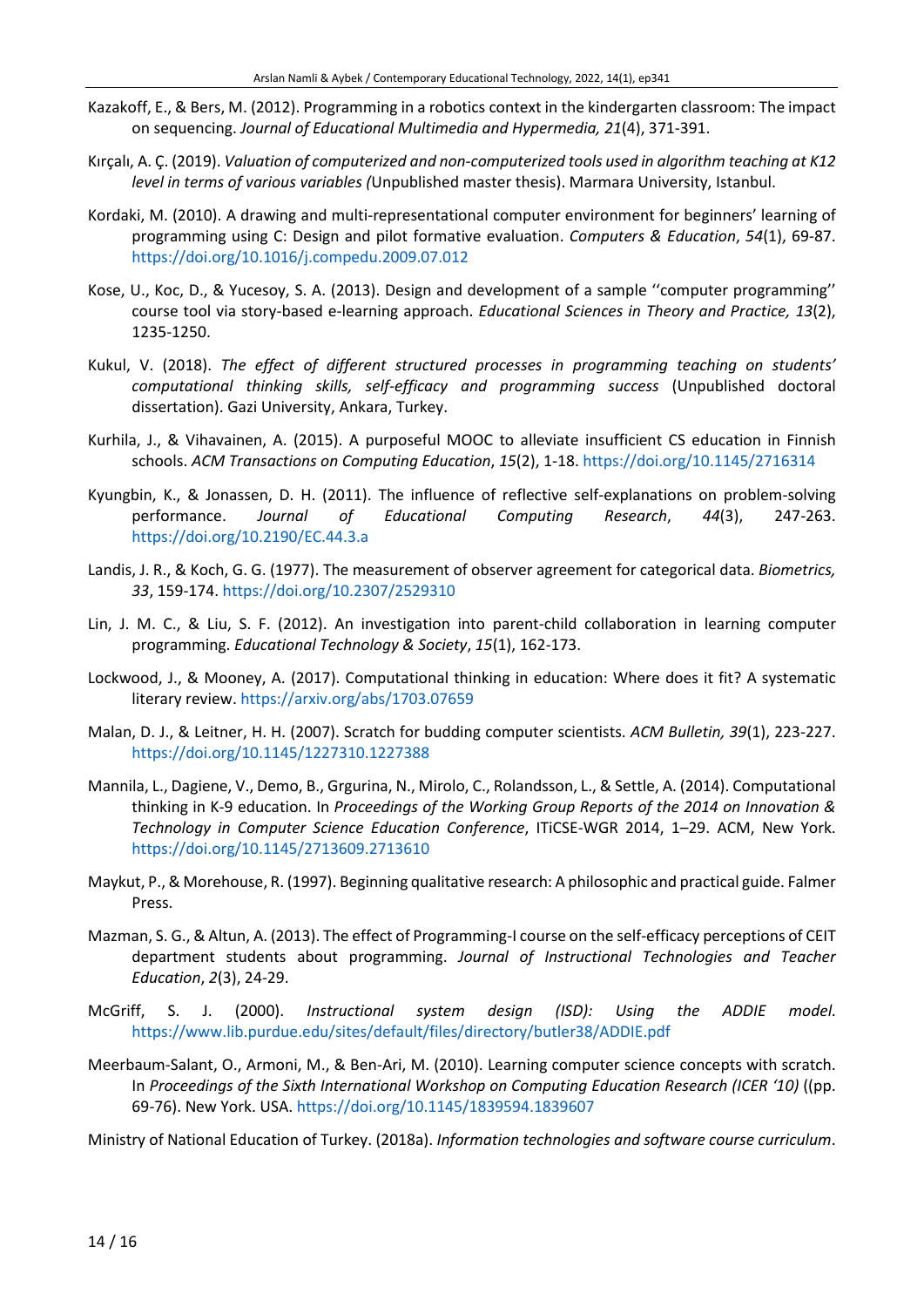- Ministry of National Education of Turkey. (2018b). *Computer science course curriculum set1 - set2*. <http://mufredat.meb.gov.tr/ProgramDetay.aspx?PID=335>
- Missiroli, M., Russo, D., & Ciancarini, P. (2017). Cooperative thinking, or: computational thinking meets agile. *2017 IEEE 30th Conference on Software Engineering Education and Training (CSEE&T)* (pp. 187-191). GA. <https://doi.org/10.1109/CSEET.2017.37>
- Moreno-Leon, J., & Robles, G. (2012). Analyze your Scratch projects with Dr. Scratch and assess your computational thinking skills. In *Scratch Conference* (pp. 12-15). <https://doi.org/10.1145/2818314.2818338>
- Oluk, A., & Korkmaz, Ö. (2016). Comparing students' Scratch skills with their computational thinking skills in terms of different variables. *International Journal of Modern Education and Computer Science*, *8*(11), 1-7. <https://doi.org/10.5815/ijmecs.2016.11.01>
- Özcan, S. N., Ergün, K., Özge, K. & Neriman, E. 2017). High school students' views on the use of Scratch program in computer programming education. *International Journal of Scientific Research*, 182-188.
- Özel, O. (2019). *The effect of programming methods on secondary school students' computational thinking skills, self-efficacy perception and programming success* (Doctoral dissertation), Marmara University, Turkey.
- Patton, M. Q. (2002). *Qualitative evaluation and research methods* (3rd ed.). Sage Publications.
- Ramalingam, V., LaBelle, D., & Wiedenbeck, S. (2004, June). Self-efficacy and mental models in learning to program. In *Proceedings of the 9th annual SIGCSE conference on Innovation and technology in computer science education* (pp. 171-175). <https://doi.org/10.1145/1007996.1008042>
- Riley, D. D., & Hunt, K. A. (2014). *Computational thinking for the modern problem solver*. CRC Press. <https://doi.org/10.1201/b16688>
- Robertson, J. (2013). The influence of a game-making project on male and female learners' attitudes to computing. *Computer Science Education, 23*(1), 58-83. <https://doi.org/10.1080/08993408.2013.774155>
- Sakamoto, K., Takano, K., Washizaki, H., & Fukazawa, Y. (2013). Learning system for computational thinking using appealing user interface with icon-based programming language on smartphones. In *Proceedings of the 21st International Conference on Computers in Education, ICCE*.
- Shin, S., & Park, P. (2014). A study on the effect affecting problem solving ability of primary students through the Scratch programming. *Advanced Science and Technology Letters, 59*, 117-120. <https://doi.org/10.14257/astl.2014.59.27>
- Uslu, N. A. (2018). The effect of visual programming activities on the computational thinking skills of secondary school students. *Aegean Journal of Educational Technologies*, *2*(1), 19-31.
- Viera, A. J., & Garrett, J. M. (2005). Understanding interobserver agreement: The kappa statistic. *Family Medicine*, *37*(5), 360-363.
- Voogt, J., Fluck, A., Webb, M., Cox, M., Malyn-Smith, J., & Zagami, J. (2016). K 6 computational thinking curriculum framework-implications for teacher knowledge. *Educational Technology & Society*, *19*(3), 47-57.
- Wang, L. C., & Chen, M. P. (2010). The effects of game strategy and Preference matching on flow experience and programming performance in game-based learning. *Innovations in Education and Teaching International, 47*(1), 39-52. <https://doi.org/10.1080/14703290903525838>